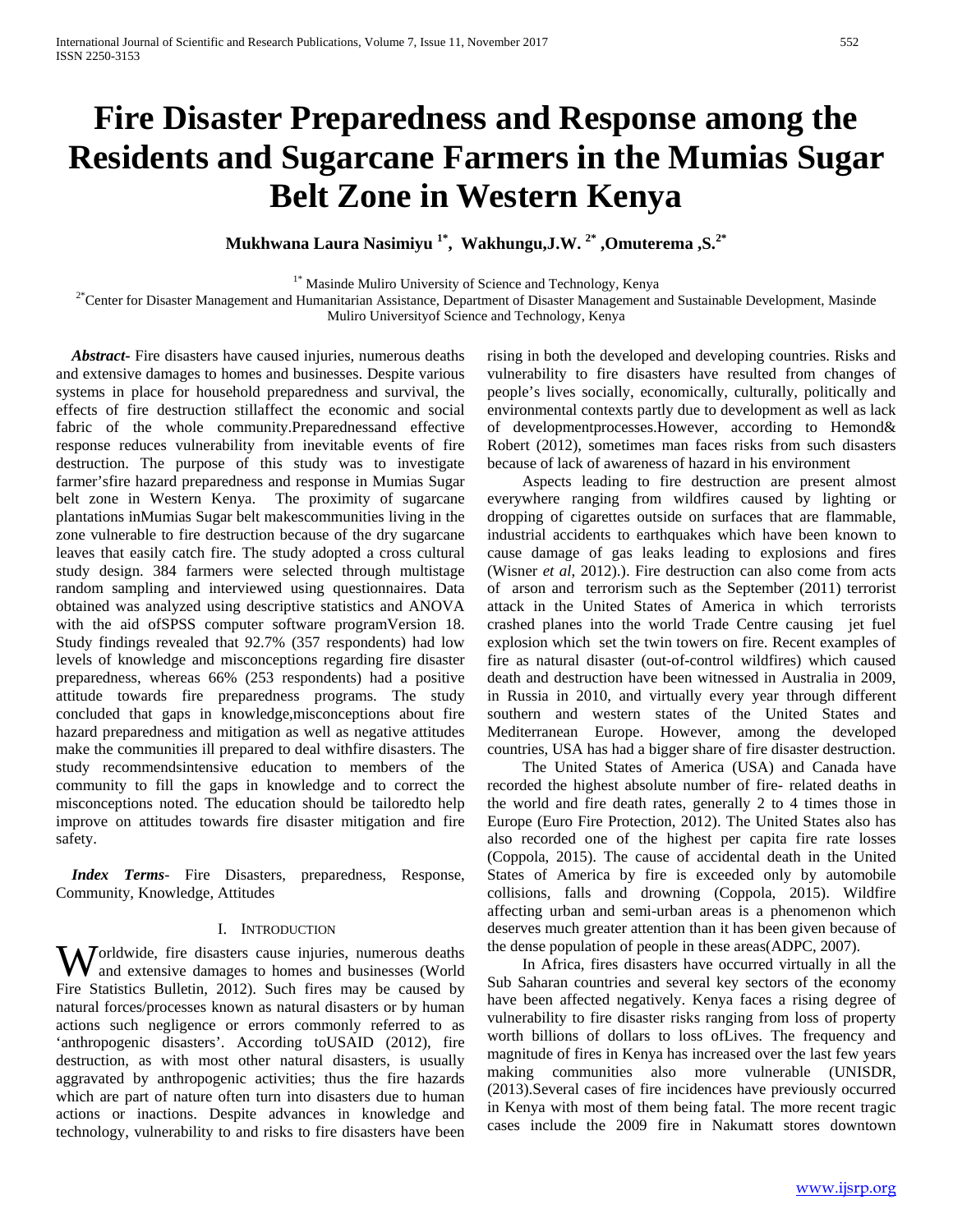(Nairobi) on the  $28<sup>th</sup>$  January 2009, Sachangwan Molo oil tank explosion fire on 31<sup>st</sup> January, 2009 (The Daily Standard, 2009).

 Majority of fires in Kenyaare started by people (Republic of Kenya, 2009). Of these fires, 40% were classified as due to arson, 20% are caused by negligence and carelessness, and 40% due to unknown causes (Republic of Kenya, 2009).Most cases of fire outbreak disaster in the communities are never reported. Communities in Kenya are predisposed to fire disaster destruction by a combination of factors such as poverty, settlement in areas prone to perennial fire outbreaks, areas with poor infrastructure and services such as the informal urban settlements, or even poorly constructed buildings.

 This study sought to investigate community preparedness and response to fire disaster in the Mumias sugar Belt Zone.The Mumias sugar belt zone is an area concentrated with sugarcane plantations and human settlement. Majority of the people in the Mumias Sugar belt zone are cane farmers. Both the farmers and nearby premises were included in the study. Fire outbreaks are among the greatest risks faced in this zone; such outbreaks may occur as a result of lightning strikes, accidents or arson. The numerous sugarcane plantations make communities living in this zone vulnerable to fire destruction because of the dry sugarcane leaves that easily catch fire. On several occasions, large hectares of cane plantations have been razed down and reduced to ashes in the Mumias Sugar-belt zone (G.o.K, 2011). The economic losses suffered by the residents, farmers and sugar millers are enormous. The sugar milling companies are forced to harvest premature burnt cane which has a smaller than normal yield, and in the process, disrupt harvesting operations and disrupting livelihoods. As a result, farmers and sugar factories incur huge economic losses. These fire disasters predispose community members to risks of poverty, injuries and even deaths.

 Responses to these fire disasters have been disheartening. People appear to lack basic standards of professionalism; furthermore, the fire brigade units operate independently, without a coherent strategy or any central command (Kiveu, 2015). This situation is worsened by the fact that there are no standardized training programs in the country and that the National Disaster Operations Centre (NDOC) doesn't have its own resources (G.o.K, 2012). This leaves communities vulnerable to fire disaster destruction. With so many accidental and non- accidental fires occurring in the zone, and the risks of large fire plantations which easily catch fire, safety from fire disasters is a concern.

 It is still not clear how prepared people in the sugar belt zones are in dealing with the problem of fire hazards. Despite various systems in place for household preparedness and survival, the effects of fire destruction stillaffect the economic and social fabric of the whole community. Community preparedness and response to fire disasters is invaluable since the burden of care and support for affected people lies more on the community than any other agency. Community preparedness reduces vulnerability to losses that may result from inevitable events of fire destruction. Community participation and capacity are thereforecritical in preparedness (Nelson, 2014).Moreover, Disaster Risk Reduction (DRR) also recognizes social and adaptive capacities of communities as critical components to successful preparedness against disasters.Knowledge of fire safety precautions, knowledge of what should be done in case of fire outbreaks are invaluable for planning the development of this area and for taking steps to protect individuals and their property from fire disaster destruction.The rationale here is that community preparedness, mitigation and management of fire hazards would minimize losses incurred from fire disasters and also save human lives.

#### II. MATERIALS AND METHODS

 The study adopted a Cross-cultural research design that used both quantitative and qualitative data collection methods. Structured questionnaires and interview schedules were developed and validated inconsultation with professionals from the Center for Disaster Management and Humanitarian Assistance of Masinde Muliro University. These instruments were pretested and necessary corrections made before embarking on actual data collection. The sample size was determined using the Fischer *et al* formula n=Z²pq/d² (Creswell, 2013) and a sample size of 384 obtainedwasused.384 House Hold heads were randomly selected from the study area; in addition, 11 key informants were purposively selected for the study.The study proposal received approval of the National Commission of Science and Technology (NACOSTI).

 The study site (Shibinga) was randomly selected by multistage random sampling from the three divisions of Mumias Sub County.Lists of all the Cane farmers contracted to Mumias Sugar Company within shibinga zone were obtained from the respective farmer zonal cane supervisors of the Mumias sugar company. The researcher then mapped and assigned numbers to the farmers list creating a complete list of all the farmers in Shibinga. This was done with the assistance of the various Zonal cane farmer supervisors and four research assistants. Ballot sheets were then assigned numbers corresponding to each farmer, from the first to the last in shibinga. Using the numbered ballot sheets, cane farmers were randomly selected and the selectedfarmer was interviewed. In situations where the farmer could not be reached (such as those who were in employment far away from their homes), the spouse of the farmer was considered as his representative and was subsequently interviewed. And in situations where the farmer or their representatives were available but not present at the time of the visit by the research team, appointments were booked and two follow up visits made to meet the respondent. Fortunately, upon the two revisits, these respondents were traced and interviewed. Using this procedure, 301 male and83 female respondents were interviewed. In addition, 11 Key informants and 11 observation checklists were also used to collect data.A summary of data collection methods adopted in the study are presented in Table 1 below.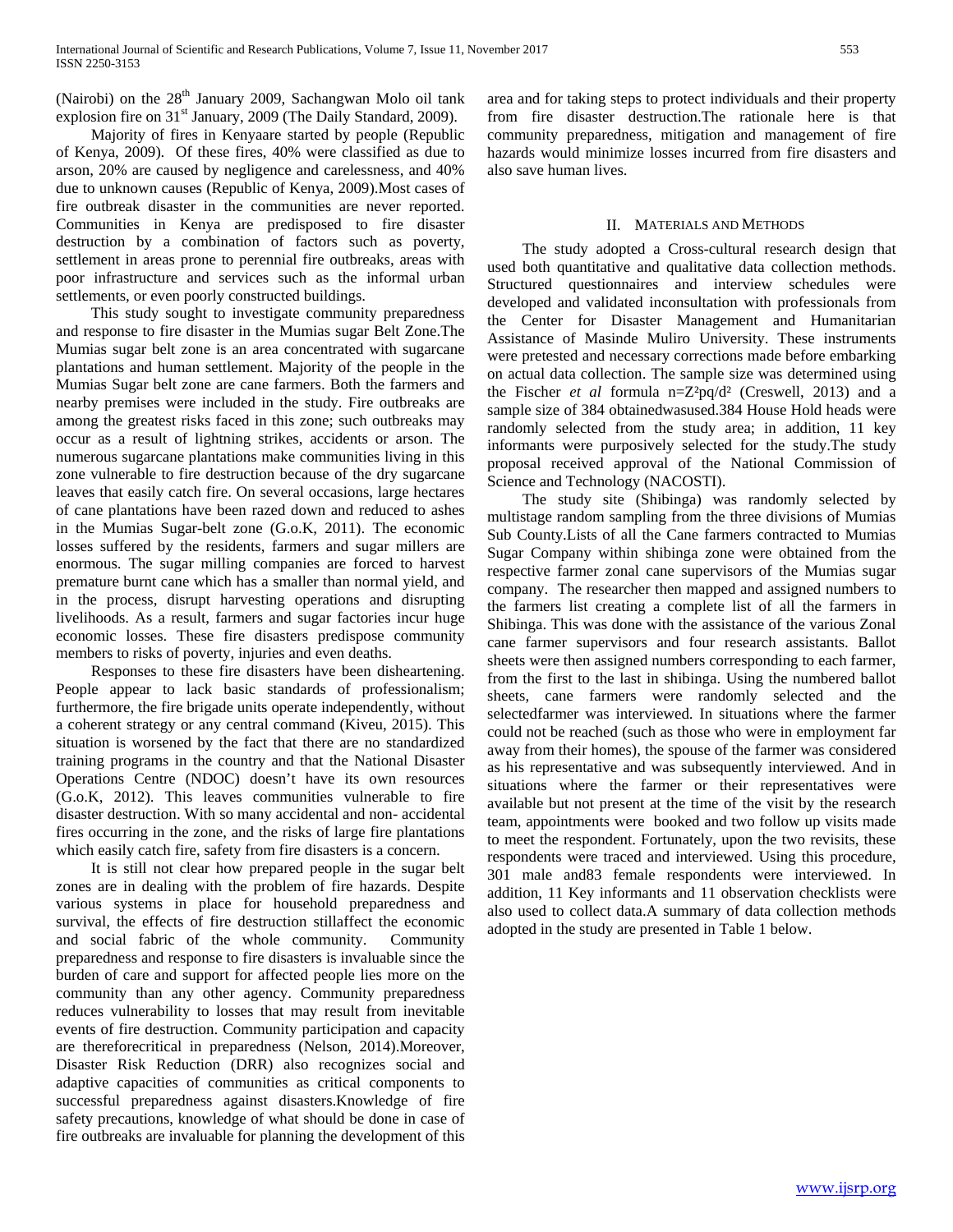| Table 1: Data collection Methods adopted for a study on fire |
|--------------------------------------------------------------|
| disaster preparedness and response in the Mumias Sugar       |
| <b>Belt Zone, Kenya</b>                                      |

| Study<br>population<br>Unit | <b>Sampling</b><br>Method        | <b>Sample</b><br><b>Size</b> | Data collection<br><b>Instruments</b> |
|-----------------------------|----------------------------------|------------------------------|---------------------------------------|
| <b>Farmers</b>              | Multistage<br>Random<br>sampling | 384                          | Questionnaire                         |
| Key<br>Informants           | Purposive                        | 11                           | Interview Guide                       |
| <b>Buildings</b>            | Purposive                        | 11                           | Observation<br>checklist              |

 Data for this study was collected during the month of August, 2012.

 SPSS for windows version 18.0 -Computer software program was used for coding, entering, and cleaning of quantitative data obtained from questionnaire respondents. Coding was done using the data editor in SPSS to allocate each variable a numerical value, for example, 1 for male and 2 for female. The data was then sequentially entered for each respondent. Cleaning of the data involved cross checking each answer for any inconsistency and running through the SPSS data viewer for any gaps and inconsistencies. Frequency distributions and descriptive statistics of scores were then obtained and their meanings derived. Chi-square tests of independence and Analysis of Variance (ANOVA) were used to check forany significant differences between variables of interest. Spearman's rho correlation coefficients between the different variables with attitude were also determined. This particular statistic was used because it does not assume a linear relationship between variables and is indicated for ordinal data.

 To determine the level of Knowledge on fire preparedness, respondents were asked a series of specific questions on fire preparedness. These questions tested on the cause of fire disasters, Fire safety precautions, knowledge different types of extinguishers, knowledge of how to use different types of extinguishers, knowledge of practices used to prevent fire out breaks, knowledge of where and how to report fire outbreaks. Responses to these question items were scored. A correct response was assigned a score value of 2, while an incorrect response was scored as 0. The result was a scale for knowledge on fire hazard preparedness with scores ranging from 0 (the lowest level of knowledge) to 40 (the highest level of knowledge). For the purpose of easy comparison, these scores were also expressed as percentages.Level of Knowledge on fire preparedness was determined using a scale.

 Using the knowledge scale, the cumulative score for responses for each respondent was then computed. It was established that respondents attained scores ranging from 10 (25 %) to 24 (60 %) with a mean score of 12 (30 %) and a standard deviation of  $\pm$  3. From these scores, the level of knowledge was then categorised as follows; Respondents with high level of knowledge – these were respondents who had attained a score of at least 20 i.e. $\geq$  50% on the scale for knowledge. Respondents with low level of knowledge - these were respondents who had attained a score less than 20 i.e. < 50% on the scale for knowledge.

 To determine the attitudes of the respondents, two sets of analysis were carried out to illicit association between attitude and key variables. First, attitude towards fire hazard preparedness and programs on fire safety was determined from respondents feelings on a 5 point Likert scale of responses i.e. 'strongly disagree', 'disagree' undecided', 'agree' and 'strongly agree'.Analysis was by determining score values for responses in agreement with the positive attitude to the question asked. Responses were scored as follows; strongly agrees or Agrees was assigned a score of 2 points; while responses in disagreement with the positive attitude were scored as follows; strongly disagree/ disagree/undecided was assigned a score value of 1 point. The result was an attitude scale with scores ranging from 10 points (very poor attitude) to 20 points (most favorable attitude). A score of 15 (60 %) was used as the cutoff point to determine the type of attitude each respondent had.

 Using this scale, the cumulative score for responses for each respondent was then computed. It was established that respondents attained attitude scores in the range from 12 to 18 with the mean score at 16 points (a score of 60%). Respondents were then grouped into two categories as follows; Respondents with positive attitudes – These were respondents who had attained a score of at least 15 points on the attitude scale i.e. agreed with at least 60% of the statements of positive attitude towards fire safety and fire hazard preparedness; Respondents with negative attitude - These were respondents who attained a score less than 15 points on the attitude scale i.e. disagreed with at least 60% of the statements of positive attitude towards fire safety and fire hazard preparedness.

 The last section of analysis involved scores using a checklist for preparedness ofpremises and buildings in the study area.

### III. STUDY FINDINGS

### **Socio-demographic characteristics**

 Results showed that 301 (78%) of the respondents were male while 83 (22%) of the respondents were female. There was significant variation in the gender distribution (Pearson Chi  $\chi^2_{1}$ ,  $_{0.01}$ =9.00; P<0.01); thus, the larger proportion of the respondents was males and therefore controlled most of the households or farms. The age of the 384 farmers was as follows; 73 (18.90%) were aged 18 -25 years; 53 (13.80%) were 26-32years; were 33 - 40 (46.80%)and 41years and above were 68 (17.70%). A chi square test of independence conducted on age distribution of the respondents showed a significant (p>0.05) distribution of age (Pearson Chi  $\chi^2$ , <sup>4, 0.05</sup> = 36.69). A fairly large proportion (80.4%) of the respondents can be described as small scale farmers because they have1-6 acres under cane. A chi square test of independence conducted on the distribution of acreage of land owned under cane plantation showed that there was nosignificant variation (P<0.005) in the distribution of land acreage(Pearson Chi  $\chi^{24,0.05}$ =8.57).Ownership of acreage of land under sugar cane plantations was determined by the gender of the respondents, with 12 of the male respondents owning 12 acres and above acreage of land under canes as compared to only 1 of the females in the same.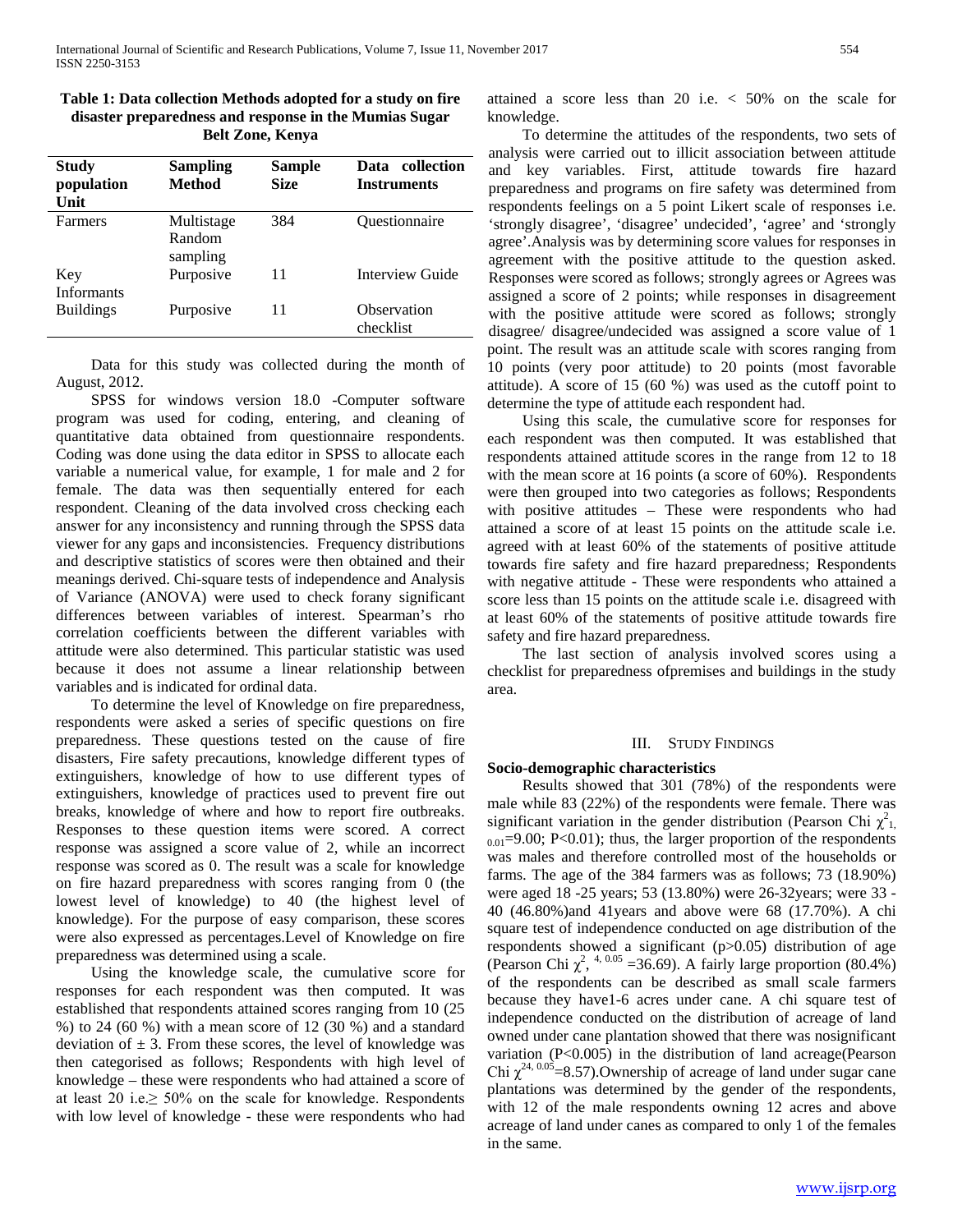### **Knowledge on fire disaster preparedness**

 Results showed that a majority (92.9%) of the respondents had a low Level of knowledge on Fire hazard preparedness (Table 2).

## **Table 2:Levels of Knowledge regarding fire disaster preparedness and response in the Mumias Sugar Belt Zone, Kenya**

| <b>Levels of knowledge</b> | <b>Frequency</b> | Percentage |
|----------------------------|------------------|------------|
| Respondents<br>with        | 357              | 92.9%      |
| of<br>levels<br>high       |                  |            |
| knowledge                  |                  |            |
| Respondents with low       | 27               | 8.1%       |
| levels of knowledge        |                  |            |
| TOTALS (N)                 | 384              | 100\%      |

#### Source, Field Data (2012)

 These findings agree with study findings by Kiveu(2015) which reported poor fire preparedness knowledge levels among residents of Kisumu. Further analysis of responses on knowledge questions revealed differences and gaps in knowledge on issues related to fire hazard preparedness. Differences are noted when we compare knowledge for the variables gender, level of education and age of respondents.

 Generally, both the male and female respondents displayed poor knowledge regarding Fire preparedness. These findings agree with study findings byWoodrow (2012) which reported poor no similar perceptions about fire safety among the different gender.The only observable differences on knowledge across gender are on issues of knowledge of using fire extinguishers. Table 3 below summarizes the differences noted on knowledge across the variable gender.

# **Table 3: Differences in Knowledge on fire disaster preparedness across gender in Mumias Sugar belt Zone in Western Kenya**

| Variable.            | <b>Frequency</b><br>responses | of<br>correct | of<br>Level<br>significance<br>on difference.<br>$(p$ -value<br>at<br>0.05) |
|----------------------|-------------------------------|---------------|-----------------------------------------------------------------------------|
|                      | Males                         | Females       |                                                                             |
|                      | $(n=301)$                     | $(n=83)$      |                                                                             |
| Knowledge<br>on      | 90                            | 10            | .001                                                                        |
| Fire<br>using        | (30%)                         | (12%)         |                                                                             |
| Extinguishers        |                               |               |                                                                             |
| Action to take in    | 60                            | 12            | .010                                                                        |
| case of a<br>fire    | (20%)                         | (13%)         |                                                                             |
| outbreak             |                               |               |                                                                             |
| Knowledge<br>on      | 54                            | 6             | .001                                                                        |
| basic fire<br>safety | (18%)                         | $(2\%)$       |                                                                             |
| precautions          |                               |               |                                                                             |

Source field Data, (2015)

 Table 3 revealed that male respondents were more knowledgeable than their female counterparts in the issues of fire safety, causes of fire outbreak and knowledge of using fire extinguishers. These differences are significant; however, the percentages scoring correct answers were very low.

 When the average scores of knowledge were cross tabulated with level of education, it appeared that the respondents with university level of education had better knowledge levels than the rest with the highest (60%) answering correctly the knowledge questions. The respondents with secondary school level of education come second with 43% answering positively. The primary level graduates came third in the knowledge aspects (37%) while the respondents with no formal education were last with an average score of 7 %. This finding reveals that level of education is an important factor in fire preparedness. This perhaps is because some lessons are taought in school about fire safety.

 The pattern observed from the results was that knowledge on fire preparedness increased with age as the oldest respondents (over 45 years old) also had the highest average of positive answers to the questions of knowledge (57%). The youngest respondents had the lowest average level of knowledge (43%).This finding agrees with study findings by Thomas (2012) which reported that older persons in rural South Africa were more knowledgeable on fire safety issues.

 The study also sought to establish perceptions by cane farmers on the risk of fire disaster outbreak. Table 4 below presents a summary of the findings.

|                                                  |  | Table 4: Cane farmer Perceptions of the risk of fire outbreak |
|--------------------------------------------------|--|---------------------------------------------------------------|
| in sugar cane farms in the Mumias Sugarbelt zone |  |                                                               |

| <b>Perception</b> | High       | Moderate  | Low       | No        | Total |
|-------------------|------------|-----------|-----------|-----------|-------|
|                   | Risk%      | Risk%     | Risk%     | risk%     |       |
|                   |            |           |           |           |       |
| Males             | 276        | 15        |           |           | 301   |
|                   | $(71.9\%)$ | $(3.9\%)$ | $(1.8\%)$ | $(0.8\%)$ |       |
| Females           | 57         | 20        |           |           | 83    |
|                   | $(14.8\%)$ | $(5.2\%)$ | $(1.3\%)$ | $(0.3\%)$ |       |

| Totals(N) | 333               | 35 |                   | 384 |
|-----------|-------------------|----|-------------------|-----|
|           | $(86.7\%)$ (9.1%) |    | $(3.1\%) (1.1\%)$ |     |

Source field Data, (2012)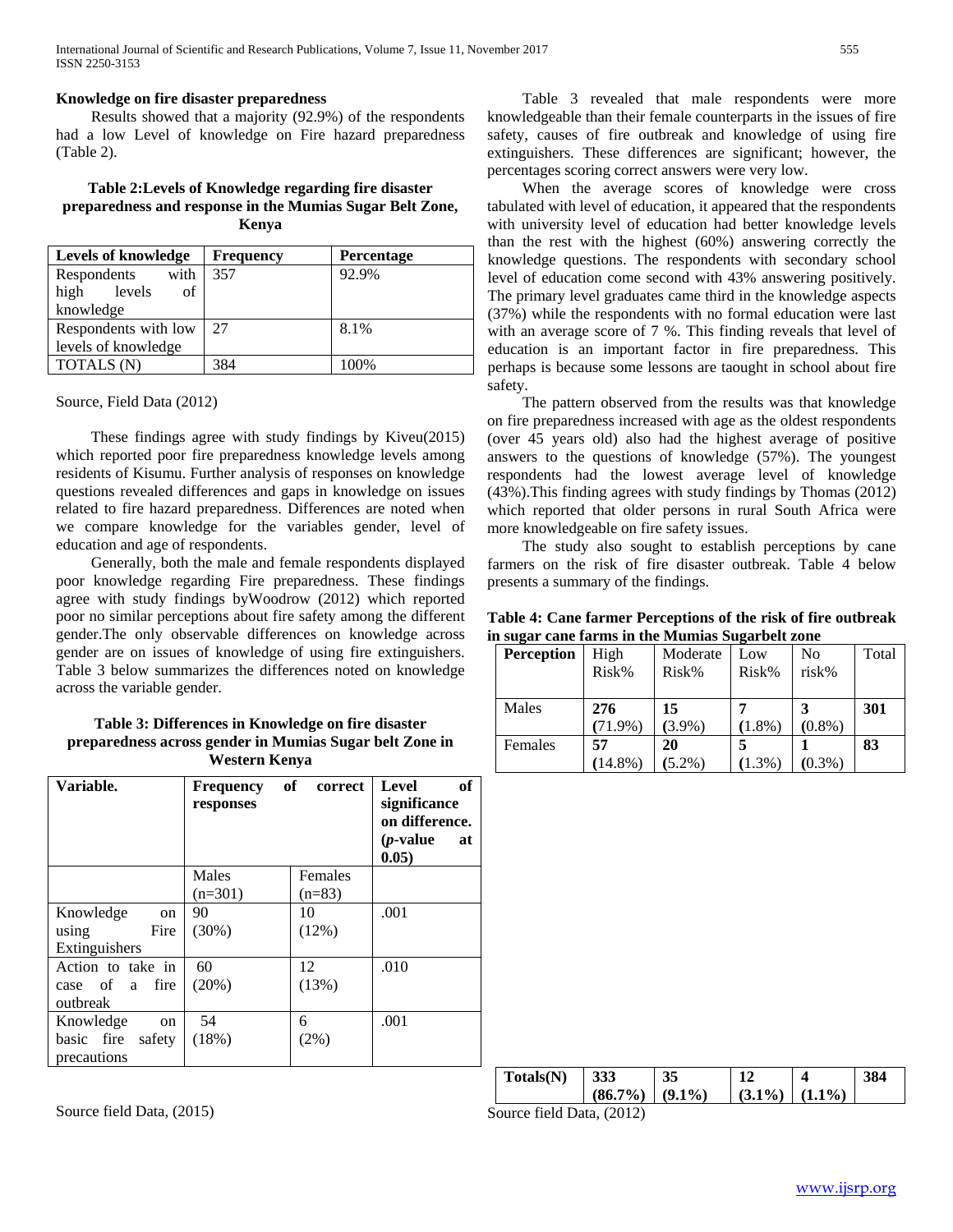Table 4 revealed that majority of the respondents (86.7 %) were well aware of the potential risk of a fire outbreak in their home environment. This finding agrees with study findings by Kiveu(2015)which reported that more people in Kisumu were well aware of the potential risks of fire outbreaks in their communities. 9.1% of the respondents perceived the risk of fire outbreak as moderate, while only 16(4.2%) respondents either perceived it as low risk or no risk at all. However, it is also emerged from the data that male respondents perceived the risk of fire outbreak as more likely than their female counterparts.

# **Attitudes towards fire disaster preparedness and programs on fire safety**

 Results showed that two-thirds 253(66%) of the respondents held positive attitude towards fire safety and fire hazard preparedness (Figure 1).



**Figure 1: Attitudes towardsfire safety and response in Mumias Sugar belt Zone.**

 Further analysis revealed varied opinions on certain issues key to fire safety and fire hazard preparedness.Both male and female respondents held similar feelings regarding fire safety and fire hazard preparedness. There were only a few differences in as

regards feelings on fire safety and fire hazard preparedness. Table 5 below summarizes the main observable differences in feelings noted.

| Variable.                                                                 | Frequency of positive attitude responses |                      | Level of significance on<br>difference<br>$(p$ -value<br>at 1<br>0.05) |
|---------------------------------------------------------------------------|------------------------------------------|----------------------|------------------------------------------------------------------------|
| <b>Attitude statement that:-</b>                                          | Males.<br>$(n=301)$                      | Females.<br>$(n=83)$ |                                                                        |
| Everyone should create time to learn about fire safety                    | 202 (67%)                                | 72<br>(87%)          | .005                                                                   |
| Fire safety should be introduced in school as part of  <br>the curriculum | 213 (71%)                                | 72<br>(87%)          | .013                                                                   |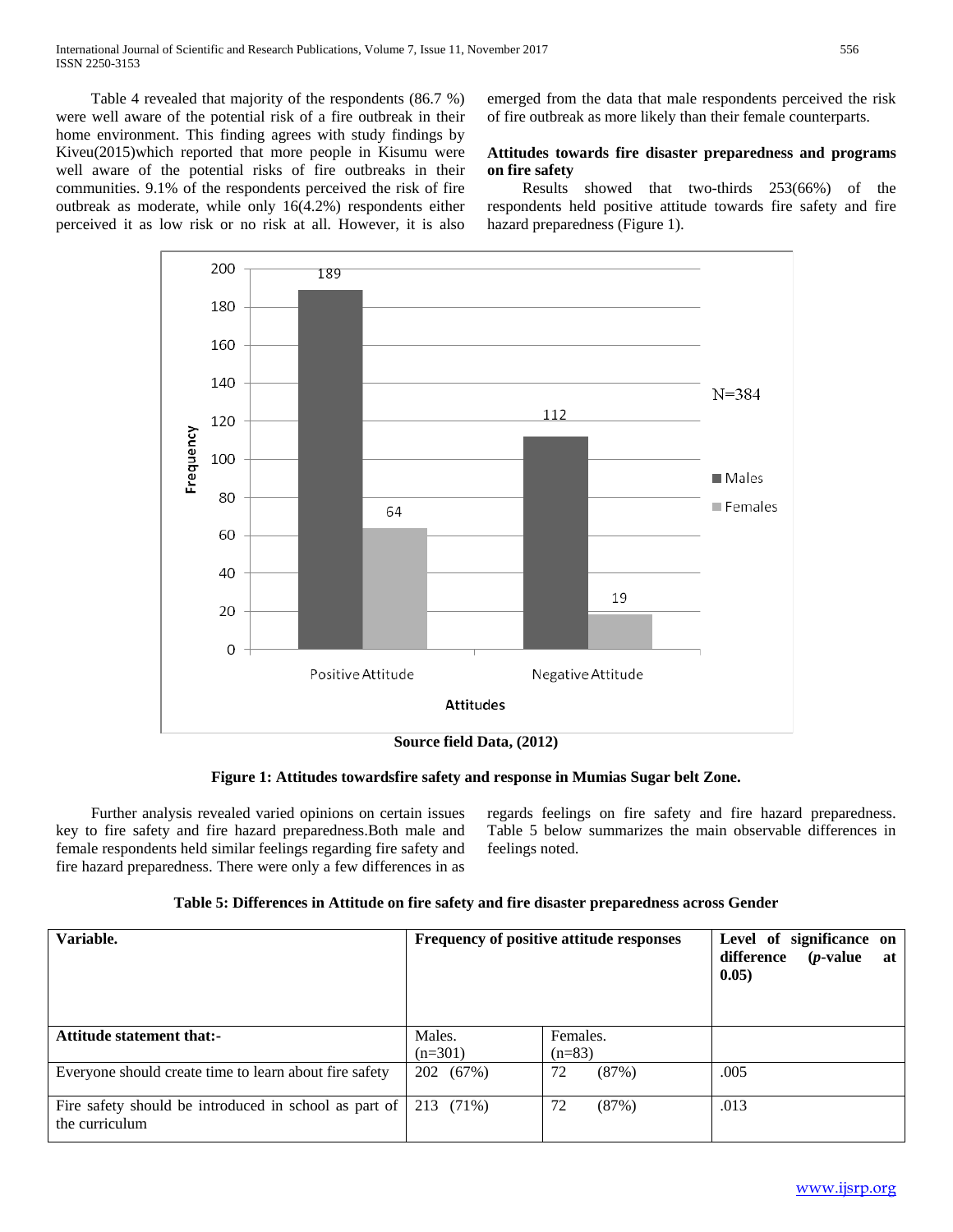| Willingness to attend fire drills | 126 | (42%) | 56 | $(68\%)$ | .008 |
|-----------------------------------|-----|-------|----|----------|------|
|                                   |     |       |    |          |      |

Source field Data, (2012)

 Table 5 reveals that male and female respondents differ in opinion about the three attitude variables regarding fire safety and fire hazard preparedness. Female respondents appeared more willing to create time to learn about fire safety and would be more willing to attend fire drills. These differences across sex are however, not strongly significant. Similar study findings were reported by Mahendra (2011) which reported that women in agricultural rural zone were more willing to create time for lessons on disaster preparedness.

 There wasn't much difference between people with a higher education and those with a lower education over some of their attitude and Perceptions about fire safety and fire hazard preparedness. Higher education here implied having at least secondary school education. The differences noted were summarized in table 6 below.

| Table 6: Differences in attitude on fire safety and fire disaster preparedness across levels of education |  |  |  |
|-----------------------------------------------------------------------------------------------------------|--|--|--|
|-----------------------------------------------------------------------------------------------------------|--|--|--|

| Variable.                                 | Frequency of positive attitude responses | Level of significance on<br>difference $(p$ -value at<br>0.05) |      |
|-------------------------------------------|------------------------------------------|----------------------------------------------------------------|------|
|                                           | Below secondary education.<br>$(n=278)$  | Secondary<br>education<br>and<br>above $(n=108)$ .             |      |
| I'm willing to pay for lessons on fire    | 200                                      | 104                                                            | .003 |
| safety.                                   | (72%)                                    | $(96\%)$                                                       |      |
| I'm willing to spend money on fire safety | 200                                      | 99                                                             | .002 |
| equipment.                                | (72%)                                    | $(92\% )$                                                      |      |
| I would create time to attend fire safety | 136                                      | 83                                                             | .002 |
| lessons                                   | $(50\%)$                                 | (77%)                                                          |      |

Source field Data, (2012)

 It is notable from Table 6 above that more people with a higher education are willing to pay for lessons on fire safety.

This same pattern applies to spending money on fire safety equipment and creating time to attend fire safety lessons. These differences in feelings across education are quite significant.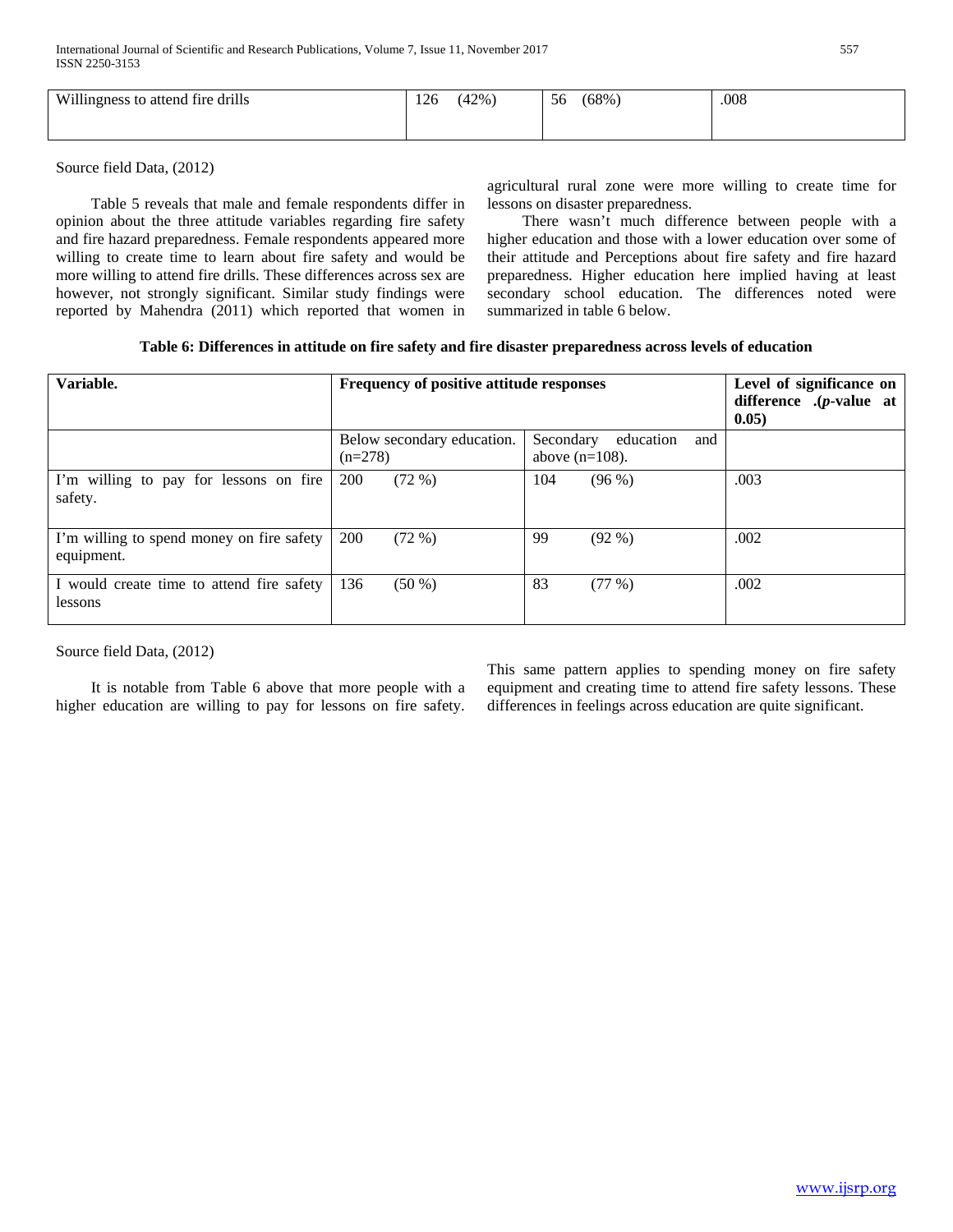

**Figure 2: Differences in attitude on fire safety and fire disaster preparedness across different levels of Education**

 The second part on analysis of attitude aspects involved using Spearman's rho correlation coefficients for the different aspects of attitude with the independent variables; age, sex, level of education and employment status were determined. The highest correlation (0.191) was found in the category of employment status and creating time to learn about fire safety.People in formal employment are less likely to create time to learn about fire safety. This study finding agrees with study findings by Hemond & Benoit (2012) which reported that formal sector employees were less likely to create time to attend to fire preparedness lessons and drills. Among the demographic factors, Gender emerged as the least important with small correlation coefficients between gender and the attitude measures (P<0.05).

#### IV. DISCUSSION AND CONCLUSION

 Generally, the level of knowledge about fire disaster preparedness recorded for members of the study community was low. This low level of knowledge can be attributed to lack of awareness campaigns in this community. There is need for community members to be exposed to fire safety campaigns through the media, seminars or trainings. Gaps in knowledge and certain misconceptions about fire hazard preparedness were evident. Men were significantly more knowledgeable than

women on certain issues on fire safety (*p*-Knowledge on using Fire Extinguishers001. Action to take in case of a fire outbreak) probably because men are regular attendants of social gatherings such as public Gatherings (*Baraza's*) where this information is often delivered; and also because men get more information for listening more to the Radio. Higher levels of education (secondary and tertiary) are linked to better knowledge on fire disaster preparedness this is probably because people with higher education levels can easily comprehend some 'difficult' aspects about fire safety. Gaps in knowledge and misconceptions noted could be an indicator that certain aspects about fire safety are still difficult for some community members to comprehend; but could also be a reflection of lack of related information fire disaster mitigation.

 Gaps in knowledge and misconceptions such as those revealed in this study have clear negative implications and reduce the potential to mitigate fire disasters in a sizeable population of the community. For instance, community members who do not know the difference where to give information in case of a fire disaster outbreak leave the community in a vulnerable position from fire destruction. Similarly, failure by some community members to understand on basic fire safety precautions makes them vulnerable.

 The study population held varied attitudes towards fire disaster preparedness and programs to prevent fire outbreaks.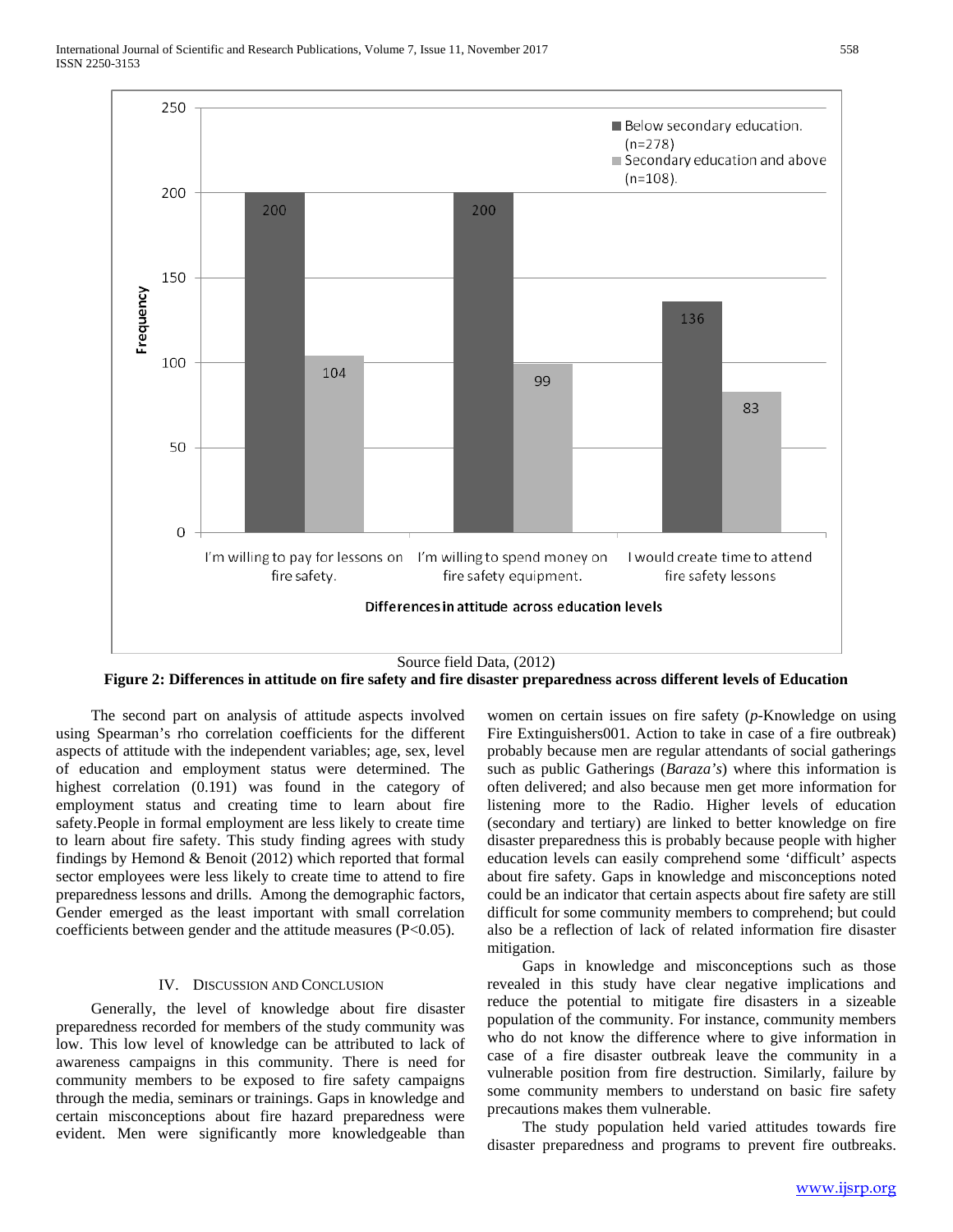Based on the study findings, attitudes towards programs on fire safetycan generally be described as poor. Key issues necessary for fire preparedness and safety scored poorly.

 Higher levels of education (secondary and tertiary) are linked to positive attitudes about and programs fire disaster preparedness and programs to prevent fire outbreaksthis is probably because people with higher education levels can easily comprehend some difficult aspects about fire disaster mitigation. Thus they can therefore give correct or expected views.

Attitude towards fire disaster and Programs to prevent fire outbreak has important implications because attitude has a major influence over behavior whether

 This study has shown that the people living in sugar belt zone and non-industrial premises in Mumias Sugar Belt zone are ill prepared to respond to a fire hazard. Mumias Sugar Belt zone, being a fast growing region in terms of population size is fairly representative of the situation in other towns in the country. There is a general lack of awareness on fire hazards in the working environments. This leads to a poor attitude and practice among farmers. Fire safety knowledge, attitude and practice among the people are not optional, as this may be the difference between life and death in many fire incidents. Ignorance and apathy of the administrators, compounded by lack of funds constrain the enforcement of the existing legislation. Inadequate staffing and poor or no training of fire service providers make a bad situation worse.

#### **REFERENCES**

- [1] ADPC. (2007). Incorporating Disaster Risk Assessments as part of Planning Process before construction of new Roads: Mainstreaming DRR into Urban Planning and Infrastructure. RCC Guideline 3.1. Guideline prepared for the Regional Consultative Committee on Disaster Management (RCC) Program on Mainstreaming Disaster Risk Reduction (DRR) into Development. Consultation Version 2.1 –October 2007. Bangkok: Asian Disaster Preparedness Center.
- [2] Cees, W. (2010).Remote sensing and GIS for natural Hazards assessment and Disaster Risk Management
- [3] Community Emergency Response Team, Basic training Manual. (2012).Retrieved from www.fema.gov/media-library (Accessed on3/5/14)
- [4] Coppola, D., (2015). Introduction to International disaster management.3rd Edition Butterworth -Heinemann, Burlington. Pp.12 -13
- [5] Creswell, J.W. (2013). Qualitative inquiry and research design; Choosing among the five approaches (3rd ed.), Thousand Oaks, CA: sage
- [6] Euro Fire Protection, (2012) Available at www.eorofireprotection.com/blog/what-is-the-fire-triangle. (Accessed on13/6/14)
- [7] G o K (2011). Draft National Policy for Disaster Management In Kenya. Ministry of State for Special Programmes, airobi, Kenya.
- [8] G o K (2012).National Risk Hazard Vulnerability and Capacity Assessment for Coast, North Eastern, Eastern and Rift Valley Provinces of Kenya by Onywere, S., C. Shisanya, J. Obando, A. Ndubi, M. Kiura, A. O. Kube, R. M.Kamau, A. Kurui. MoSSP. Nairobi.
- [9] Government of Kenya- GOK, (2012).Kenya: Facts and figures 2012. Nairobi: Kenya National Bureau of Statistics
- [10] Hemond, Y. & Benoit, B. (2012). Preparedness: The state of the art and future prospects, Disaster prevention and Management.Vol.21, Issue.4pp404 – 417.http://dx.doi.org/10.1108/09653561211256125. (Accessed on3/5/14)
- [11] IDNDR, (2009) .International decade for natural disaster reduction
- [12] Kakamega County Data Sheets-KCDS (2012).Revenue allocation Authority, Nairobi Kenya.
- [13] Kiveu N. W. (2015).Fire Disaster Preparedness in Hospitality Premises in Kisumu City, Kenya.International Journal of Recent Research in Social Sciences and Humanities (IJRRSSH) Vol. 2, Issue 3 , pp: (122-130), Month: July,2015-September 2015, Available at: www.paperpublications.org accessed on 14/12/2015)
- [14] Mahendra D. (2011) Climate change, Rural Livelihoods and Agriculture (Focus on food security) in Asia – Pacific Region.Available on www.igidr.ac.in/pdf/publication/wp-2011-014pg (Accessed on3/5/14)
- [15] Nelson, S.(2014).Natural Hazards and Assessing Hazards and Risk.Tulane university.www.tulane.edu/-sanelson/Natural\_disasters/introduction.html
- [16] Republic of Kenya (2007). Occupational Safety and Health Act. Kenya: Government Printer.
- [17] Republic of Kenya (2009) National Policy for Disaster Management in Kenya. Nairobi: Government Printer
- [18] Shibutse, P.I, Omuterema, S. & China S. (2015). Frequency and Severity of Fire Disasters in Secondary Schools in Kenya.InternationalJournal of Innovative Research in Science, Engineering and TechnologyVol.3,Issue 11, November 2014 (Accessed on 12/6/2015)
- [19] Thomas, L., (2012). Adding Fuel to fire: The effect of political unrest on forest burning in Sub – Saharan Africa .Available at www.era.lib.ed.ac.uk/ (Accessed on 6/6/2014)
- [20] UN Habitat. (2011). Kenya; Slum Fires highlight urban preparedness gap. Retrieved March 20, 2013, from Irin News: www.irinnews.org/report/(Accessed on3/5/14)
- [21] UNISDR, (2004).Disaster Risk Reduction, Governance and Developmentwww.unisdr.org>publications (Accessed on3/6/12)
- [22] UNISDR, (2007).Hyogo framework for action 2005 2015: Building the resilience of nations and communities to disasters, Final Report of world conference on disaster reduction. www.unisdr.or/files/1037/hyogoframeworkforactionenglish.pdf (Accessed on3/11/14)
- [23] UNISDR, (2013). Global assessment report on disaster risk reduction .From shared risks to shared value: The business case for disaster risk reduction. www.preventionweb.net/english.hyogo/gar/2013/en/home/GAR\_2013/GAR \_2013\_2.html(Accessed on3/11/14)
- [24] USAID, (2012) Introduction to disaster Risk Reduction .Available on www.preventionweb.net>file>26081\_kp1conceptdisasterrisk1.pdf (Accessed on13/9/14)
- [25] Wisner B., Gaillard, C. & Kelman, I. (eds.) (2012).The Routledge Handbook of Hazards and Disaster Risk Reduction. London: Routledge
- [26] Woodrow, B., (2012). "Fire as a Vulnerability": The value added fromadopting a vulnerability approach. World fire statistics Bulletin, No.28.http://www.genevaassociation.org/media/186703/ga2012-fire28pdf (Accessed on3/5/14)
- [27] World Fire Statistics Bulletin, No.28, (2012) "Fire as a Vulnerability": The value added from Adopting Vulnerability Approach.

#### AUTHORS

**First Author** – Mukhwana Laura Nasimiyu, Masinde Muliro University of Science and Technology, Kenya **Second Author** – Wakhungu,J.W, Center for Disaster Management and Humanitarian Assistance, Department of Disaster Management and Sustainable Development, Masinde Muliro Universityof Science and Technology, Kenya **Third Author** – Omuterema ,S., Center for Disaster Management and Humanitarian Assistance, Department of Disaster Management and Sustainable Development, Masinde Muliro Universityof Science and Technology, Kenya